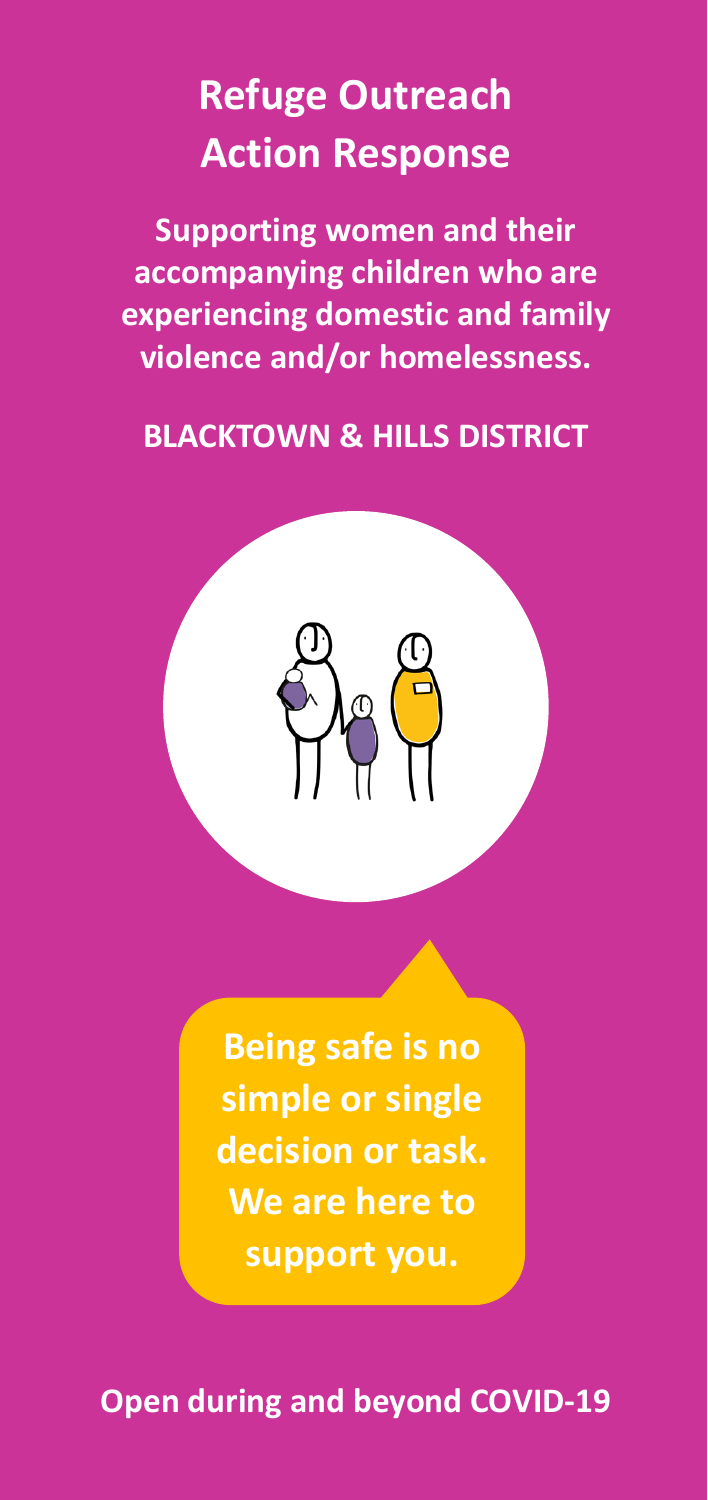## **About ROAR**

Refuge Outreach Action Response (ROAR) operates in Sydney's **Hills district and Blacktown** local government areas.

ROAR provides refuge accommodation, and as part of our core response we always assist people to find suitable accommodation. During the COVID-19 pandemic ROAR is working to support people into accommodation with no or minimal shared living arrangements.

Additionally, ROAR provides **outreach support** in the community to people who are escaping or experiencing Domestic and Family Violence and those who are experiencing homelessness or at risk of becoming homeless.



## **Who can access ROAR?**

The service prioritises work with;

- Women with children with lived experience of Domestic and Family Violence
- Women with children who are leaving institutions
- Aboriginal and Torres Strait Islander families experiencing Domestic and Family Violence and homelessness.
- Fathers with children in their care experiencing homelessness or at risk of becoming homeless
- Other family groups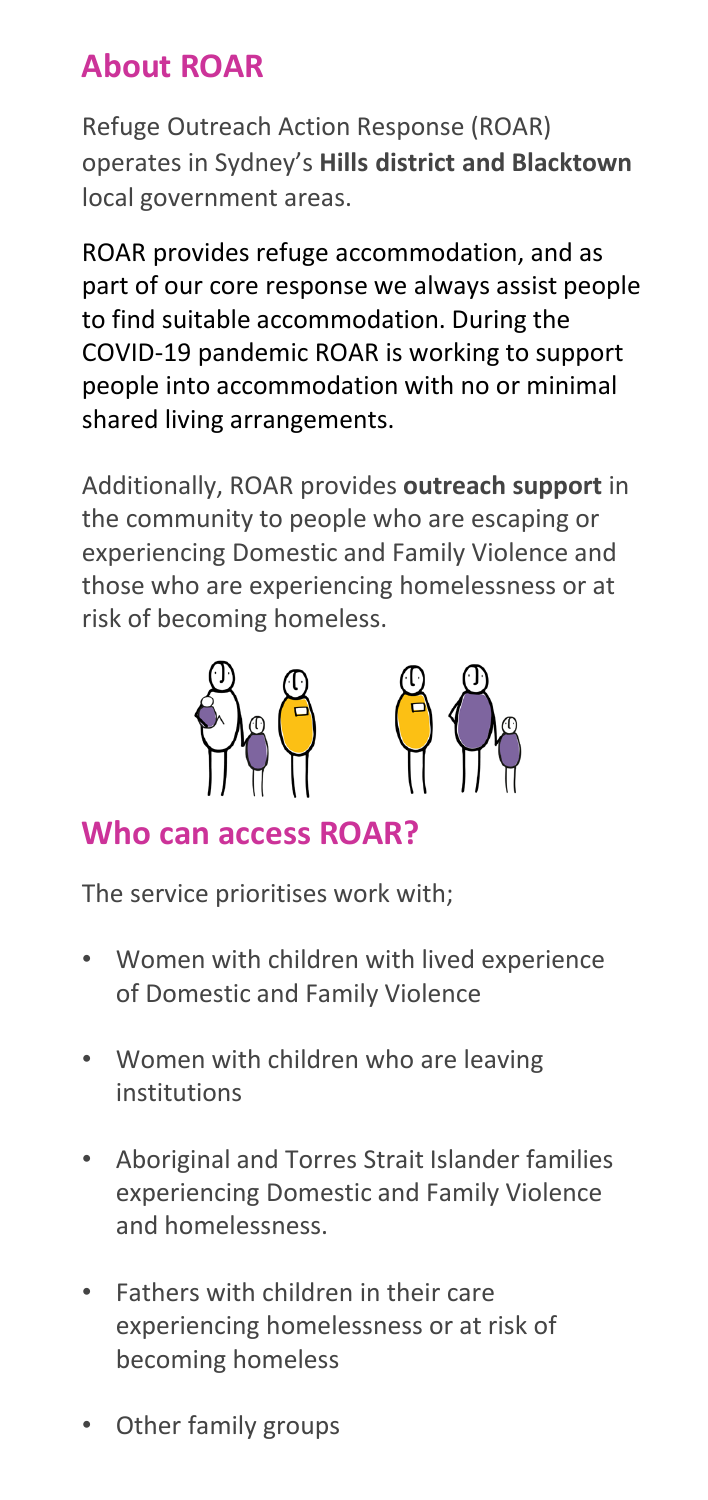## **How can ROAR help?**

ROAR provides personalised case management support for women (and their accompanying children) who are experiencing domestic and family violence or homelessness, or at risk of homelessness.

Examples of support we provide include:

- Support to access therapeutic interventions for women and children
- Assistance to navigate the housing options available and support to find longer-term accommodation
- Access to brokerage which will support long term employment and accommodation
- Support to access legal advice and referrals to other services as identified through the support planning process
- Support at the hospital during birth when no other support network available due to Domestic and Family Violence
- Support to escape violence and reunite with significant others, this may include moving interstate to reconnect with family and/or land.



We understand that pets form part of the family and can accommodate cats, dogs and other small animals on site.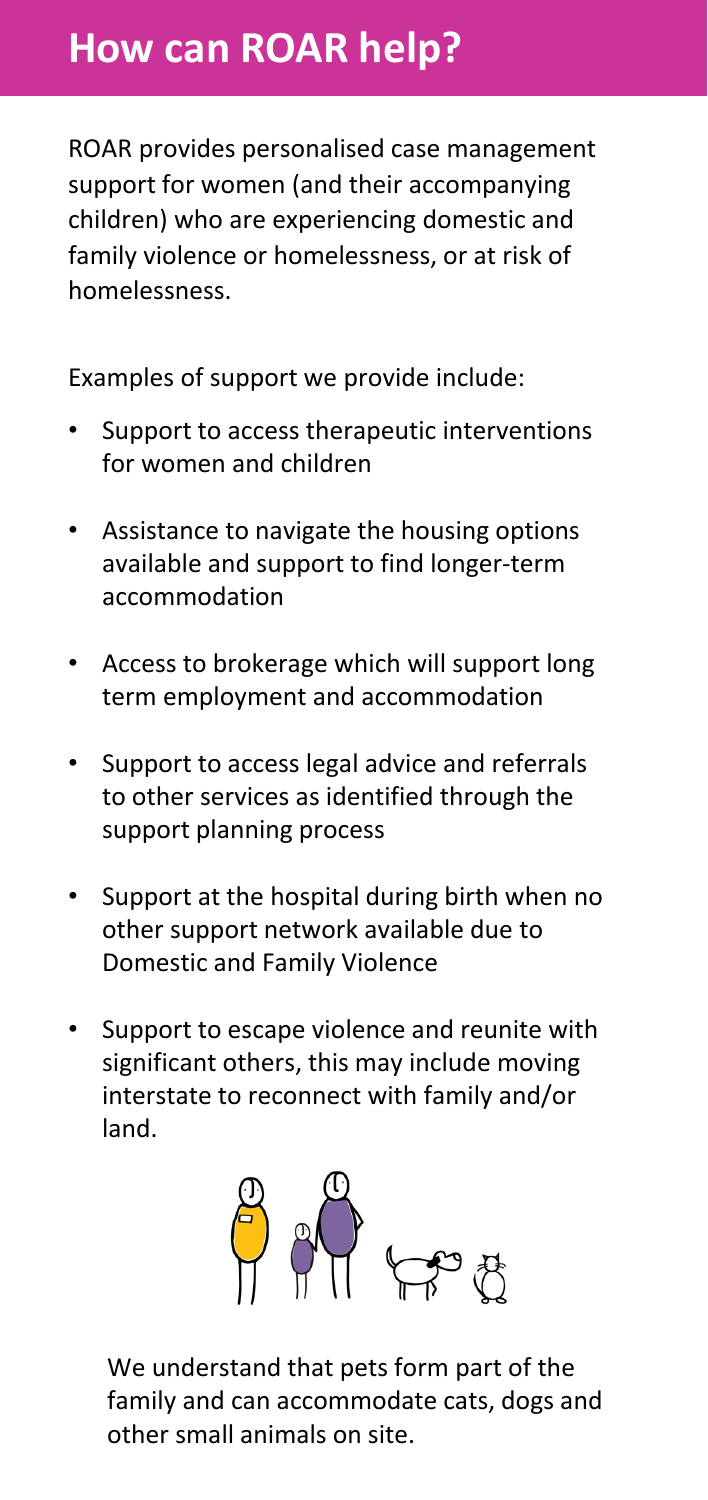ROAR understands that being safe is no simple or single decision or task. Our approach is person-centred, meaning we work in partnership with you to facilitate connections to the supports you need.

We are respectful of, and responsive to, the preferences, needs, and values of the people we work with.



## **Contact ROAR**

You can contact Refuge Outreach Action Response (ROAR) directly, without a referral:

## **Tel 9621 0800**

or use the [Contact Us page](https://dvnswsm.org.au/contact/) on [www.dvnswsm.org.au](http://www.dvnswsm.org.au/)

ROAR accepts formal referrals from other organisations (Mon-Fri between 8:30am and 5pm)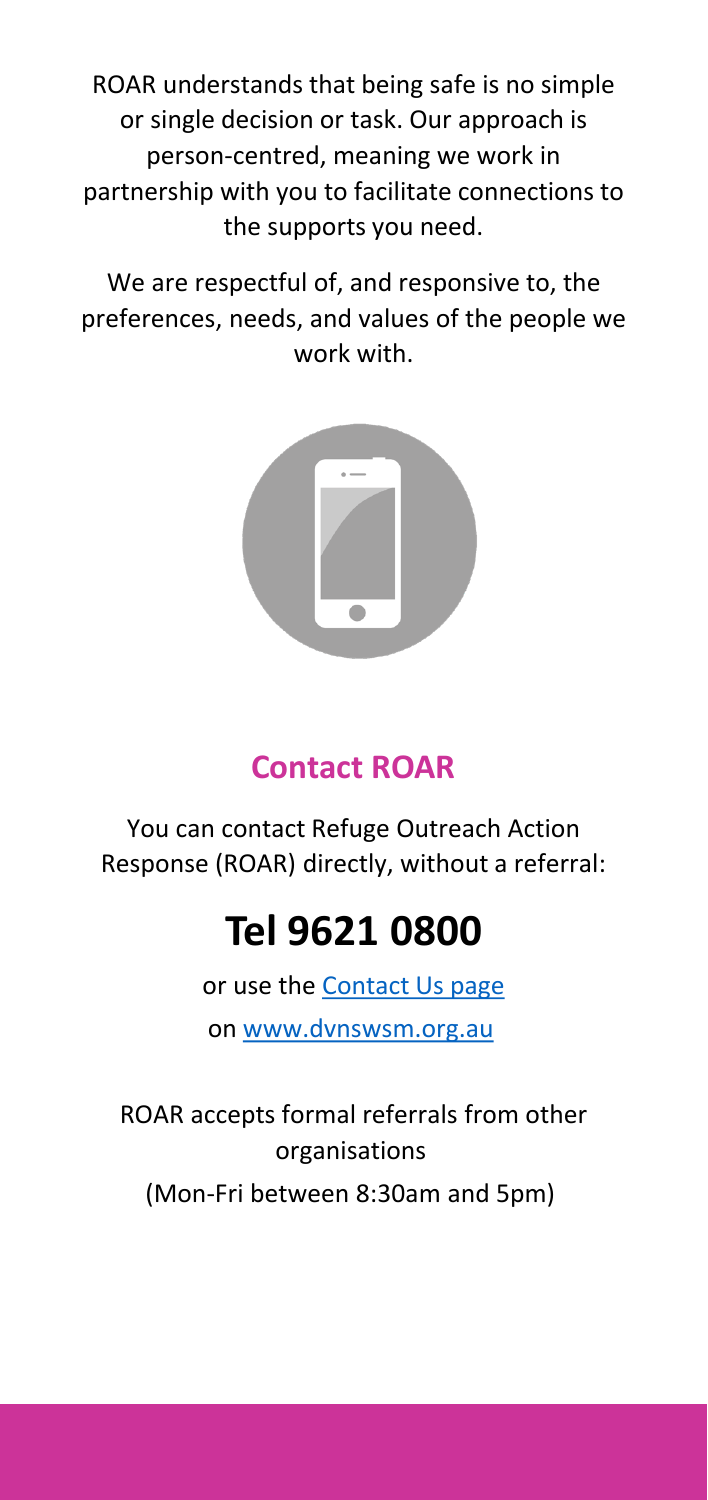#### **Is ROAR still operating during the COVID-19 (coronavirus) pandemic?**

Yes. All DVSM services are open and still available to provide case management support. In the interim, our Case Management support will be by phone, email and web technology only until further notice.

#### **What if I can't get through on the ROAR phone number?**

If our staff are busy, please leave your name and contact number on the voicemail. If we receive a message from you, we will return your call without announcing where we are calling from should anyone else answer your phone. If there are better times to call you back, please let us know.

#### **What will happen when I call ROAR?**

When you call, our staff will ask several questions to check we are able to assist you and to obtain information we are required by our funders to record, for example, your name, address, country of birth, preferred language, Aboriginal identification, and details of children. We will then work with you to identify the issues you are facing and your immediate and shortterm goals.

#### **Do you work with people who are in Australia on visas?**

Yes, we work with all people on all visa conditions, including temporary protection visas.

#### **Do you provide accommodation?**

ROAR provides refuge accommodation, and as part of our core response we always assist people to find suitable accommodation. During the COVID-19 pandemic ROAR is working to support people into accommodation with no or minimal shared living arrangements.